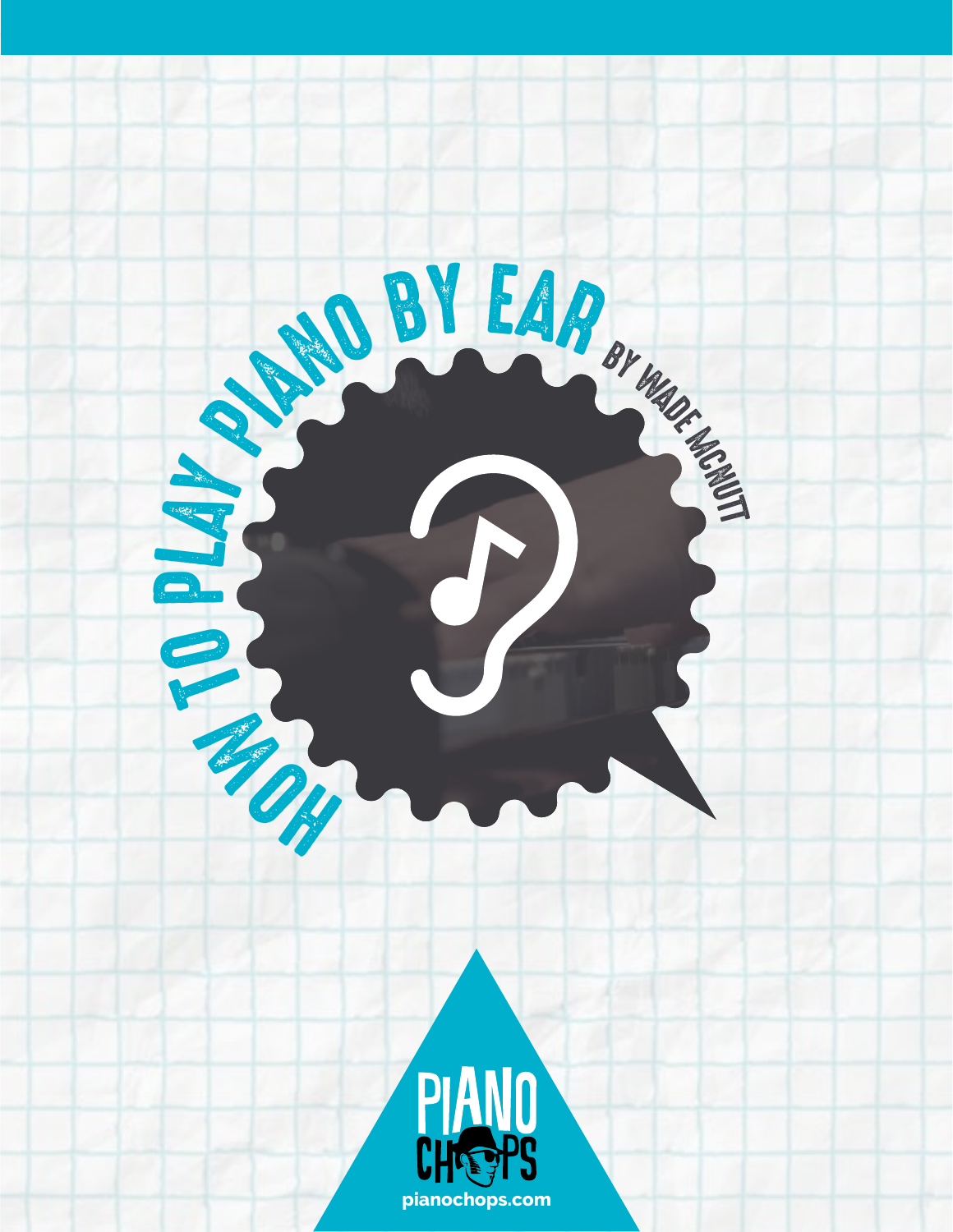## **CONTENTS**

#### **Introduction...3**

 Fill Your Bag with Chops...3 What does it mean to play by ear?...3 Note Readers vs. Ear Players...4 What percentage of people are capable of playing by ear?...5

#### **Fundamental Chops...5**

Names of Notes...6 Sustain Pedal...6 How to Sit...7 How to Hold Your Hands...8 Roles of Hands...8 Chords Around Middle C...9

## **Chord Chops...9**

### **Charting Chops...11**

 Listen to Bass Notes...11 Chord Groups (Diatonic)...12 Common Progression...13 Nashville Numbers...13

### **Style Chops...15**

 Alter Notes...15 Alter Rhythms...15

#### **Improvisation Chops...16**

 Is Improvisation really Improvisation?...16 What Patterns Are...17

#### **Enchancement Chops (Tricks)...18 Music Theory Chops...18**

### **Success Tips...19**

 Out of Site Out of Mind...19 Beating the Learning Curve...19

### **About the Authors...21**

Wade McNutt...21 The Irreplaceable Cary Banks...21

## "Read this about not reading music."

## Professor of Commercial Music

 ${\bf 1}$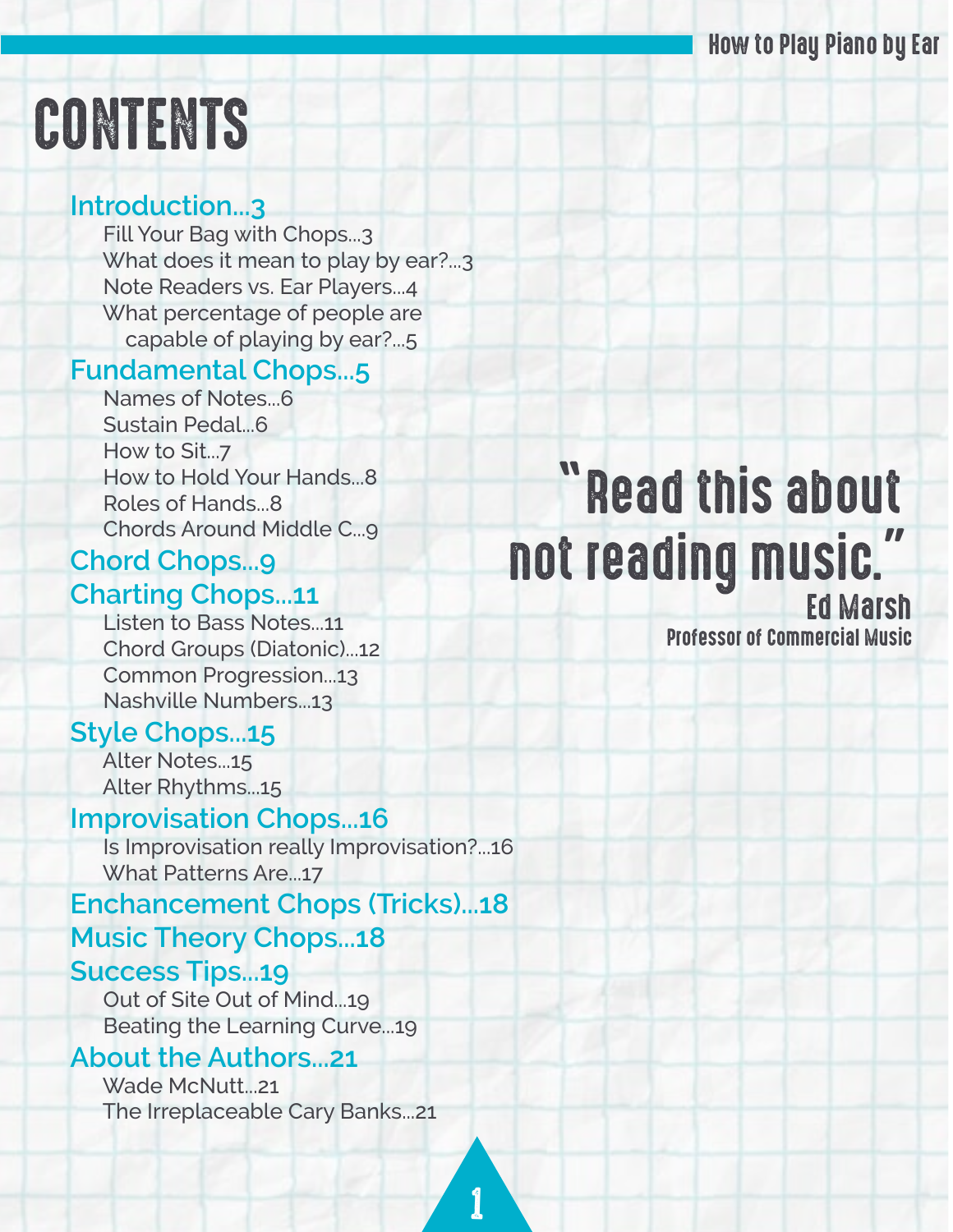## CIRCLE OF PROGRESS

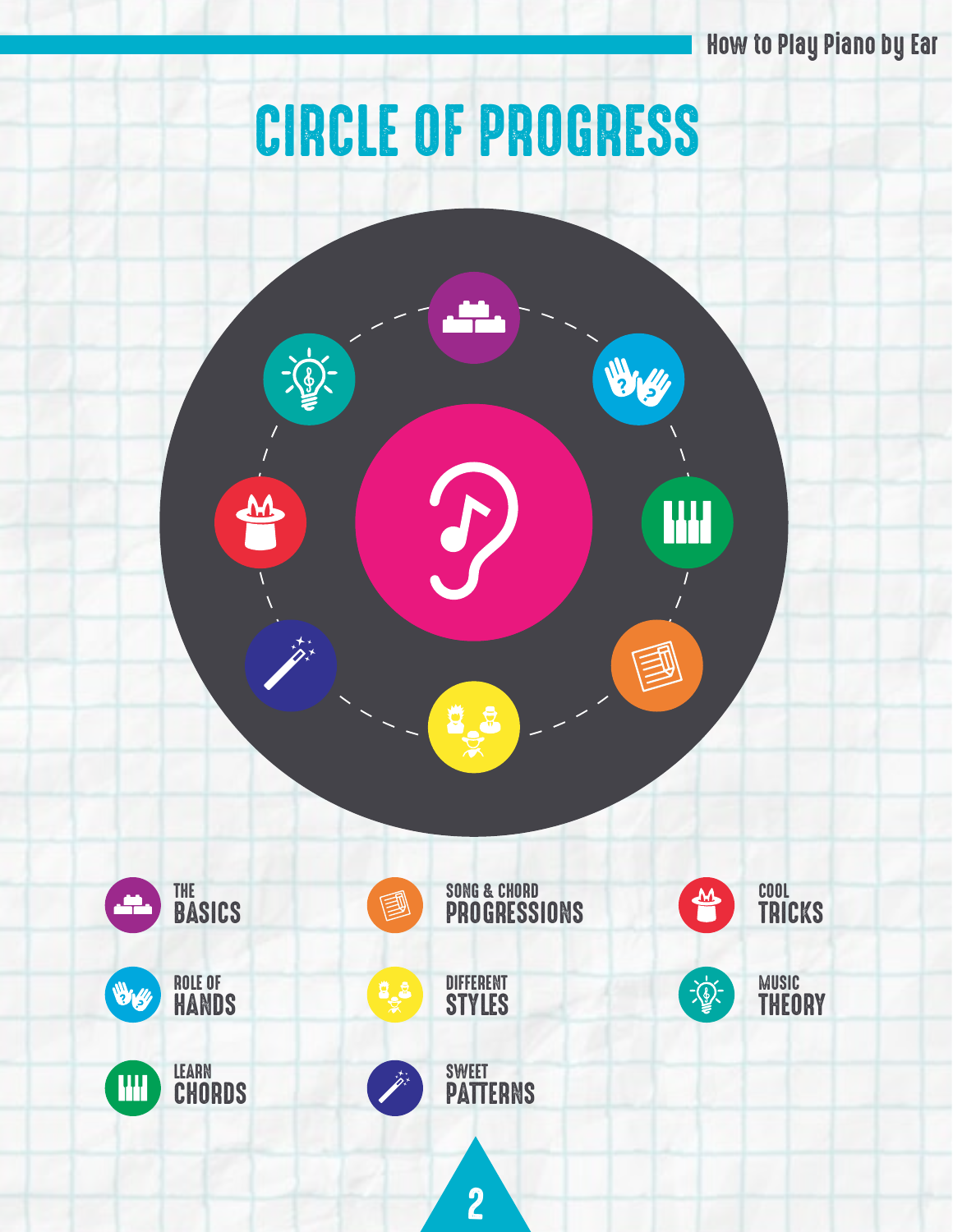#### Dear Student,

Some of these concepts are easier to see done then to read about them in text. Because of this I've included many video links for you to access. Also, don't get discouraged if some of the content makes your head feel dizzy. Learning is a process! Go at your own pace and move on when you are ready.

-Wade

## INTRODUCTION

#### **Fill Your Bag with Chops**

Question: What are Chops?

Answer: Skill.

It is common for artists to use this word to describe someone with great skill. For example: "He has great blues chops!"

#### **What does it mean to play by ear?**

I remember when I was a little kid and my Mom would play games with me on the piano. She would have me turn around and look the other direction, play a note on the piano, then I would turn back around and try to find it. I loved it! I got pretty good at it after a while where it would only take me pressing a note or two before I would play the correct one. I didn't know this, and I don't think Mom did either (although moms are pretty smart), that this game we played was the beginning process of me "filling up my bag".

It seems that the majority of people see those that can "play by ear" as special ordained creatures that possess a magical power. To be fair, it is pretty cool to watch someone simply listen to something and be able to recreate it quickly. \*Spoiler alert\* The truth is, the same way a magician doesn't really pull a goose out of thin air, a musician doesn't just make up everything on the spot. What?!

There is a great story about an artist that sat down and drew a picture of a lady that was so perfect it looked like a photograph. She asked how much it would be to purchase the picture, and to her surprise he was asking for a lot of money. She told him, "But sir, it only took you ten minutes to create the picture." The artist's reply was, "No, it actually took me a lifetime!" He had built up a big bag of skills.

Let's take a great sight reader (someone who reads notation), for example, and analyze how in the world they are able to look at all of those little dots and turn them into music in the blink of an eye. Are they really that good, or are they just using a big bag of tools they have developed over time? The truth is, it's the tools that give them the ability. They are reading things that have been read before in some way or another. The more they practice and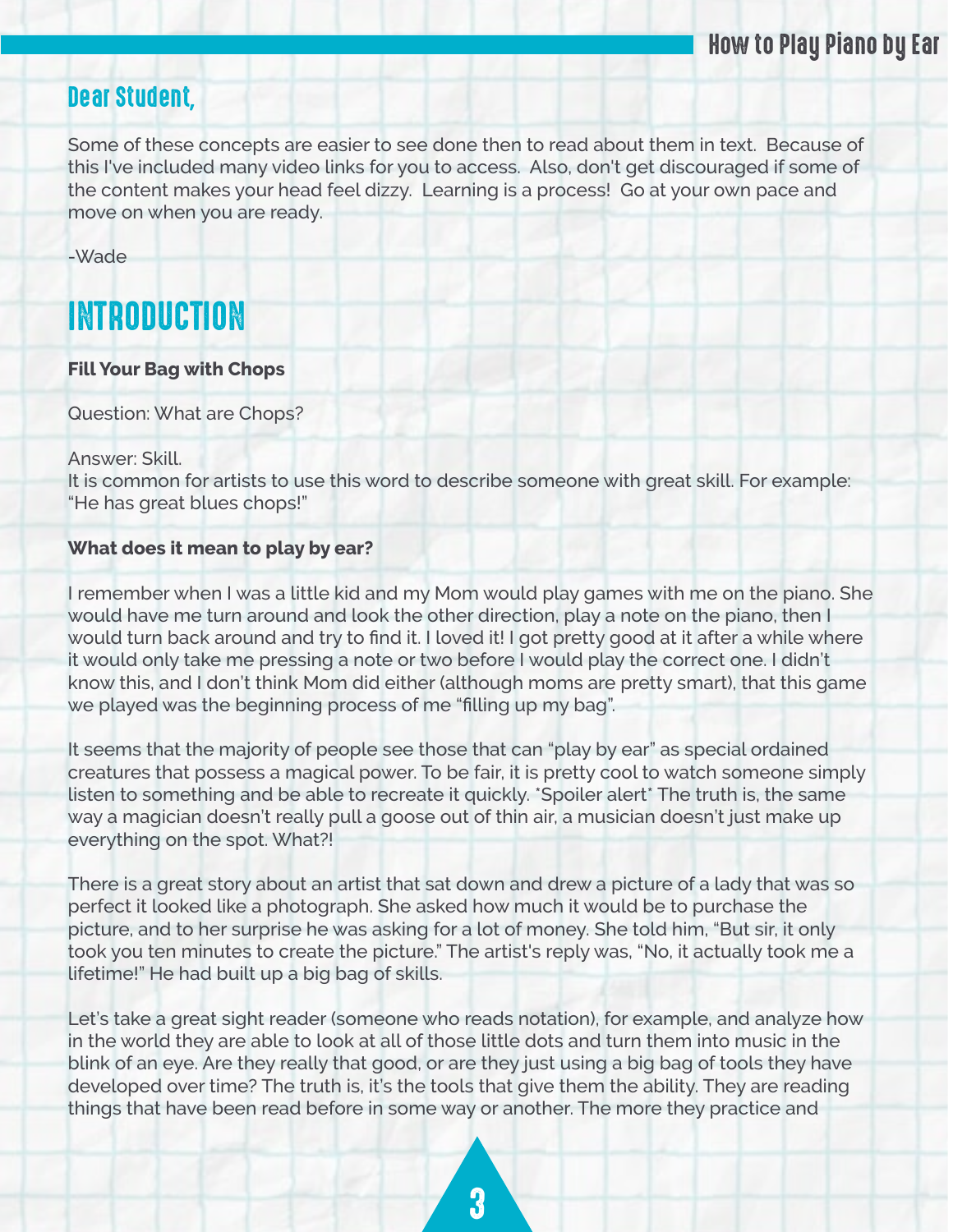read—the more tools will accumulate their bag. After a while there is almost nothing that can trip them up. Their ability to see the notes with their eyes, the brain sending a message to their hands, and then playing of correct notes and rhythms appear instantaneous.

How about an Ear Player? Same thing. I have played a lot of blues piano in my lifetime. I can hear someone play a cool blues lick (pattern) and just play it back with no problem. Was I always like that? Nope. I remember spending a lot of time trying to figure out what in the heck they were doing. But, one tool at a time, I started filling up my bag. Now I have a pretty nice collection of skills that I can use with ease and precision.



Keep reminding yourself that you are "filling up your bag" each time you accomplish a new thing. It doesn't matter how small. Remember, it takes a lot of nails to build a house!

#### **Note Readers v. Ear Players**

There is an old story about a famous guitar player being asked if he knew how to read music. To which he responded, "Yeah, but not enough to hurt my pickin'!" (FYI – Pickin' is what stringed instrument players call it when they strike a string with their pick) Many people take offense to this story (because it makes notation reading look as though it's a bad thing), but it does shine light on something that is very common in the musical world. Most people are either great ear players or great readers. There are a blessed few that can do both at a professional level. The comical thing about this is that both sides are typically astonished at what the other can do.



## A CARY STORY

In my early 20's I had a friend, Susan, who was working on her PHD in piano performance at Texas Tech. Her husband was a "wanna-be" guitar player. He and Susan would throw these great parties at their house and invite all his local musician friends and all of her Tech music major friends. Susan was an amazing pianist who could sight read the most complex Bach two-part inventions or the most complicated Stravinsky pieces. Many times when I would sit down at her beautiful grand piano and start banging out the latest Elton John, Leon Russell or Paul McCartney song, she would stand there with the most bewildered look and ask, in the most exasperated tone, "How do you know how to play like that?" She was a fantastic music reader but simply could not grasp the idea of how to just listen to a song and figure out how to play it.

I know Cary felt the same way about her sight reading those Stravinsky pieces. I know I do!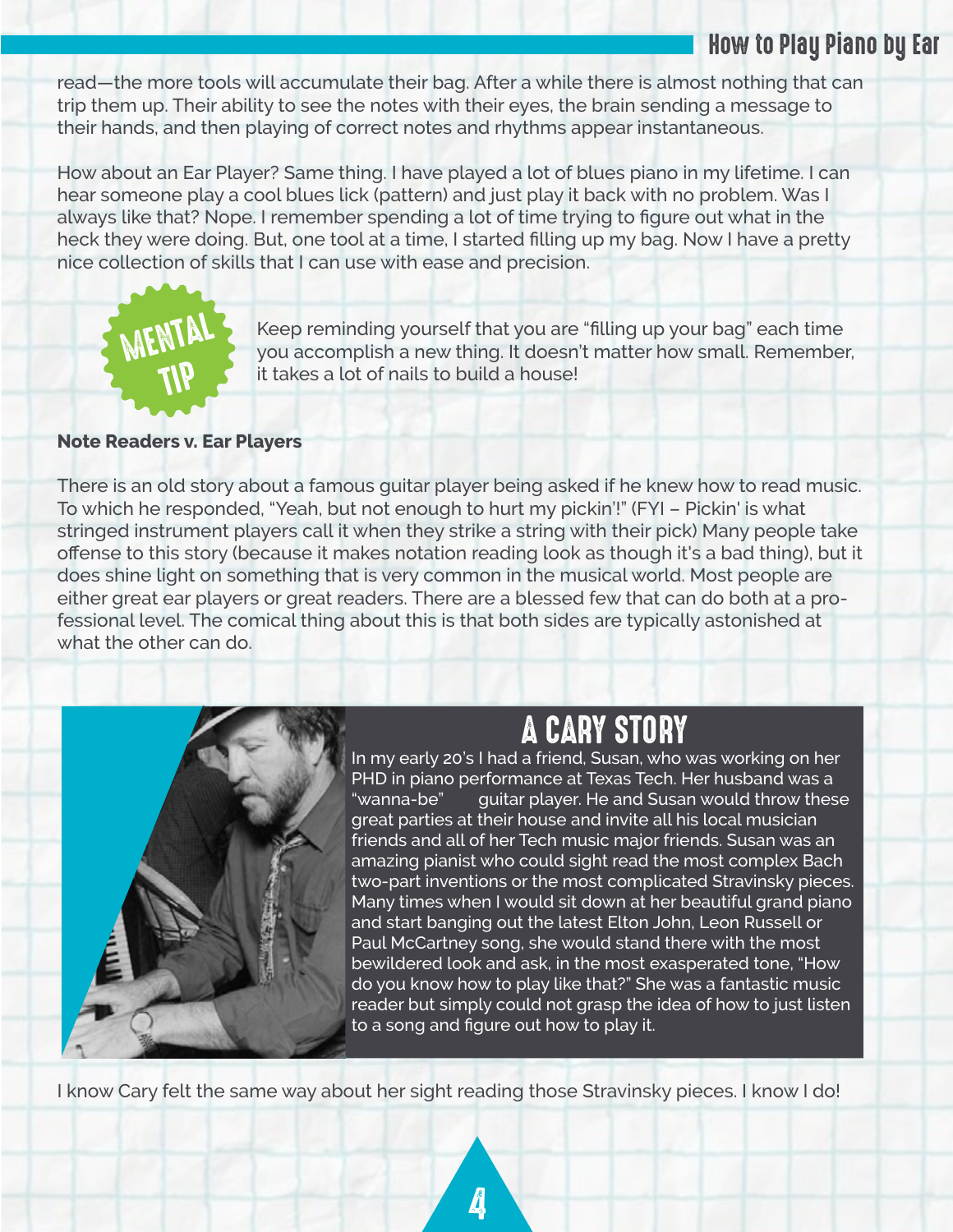#### **What percentage of people are capable of playing by ear?**

What percentage of people are capable of playing by ear?

As a musician I notice many things other people don't. For example, have you noticed that most people can sing the lyrics and melodies of some of the greatest hits in history? How about an old tune like "Happy Birthday"? Nobody has to stare at a piece of music in order to get the melody correct. If most people can repeat something with their vocal chords…maybe they could repeat it with their hands on a piano as well. Think about how much more practice the average person has with using their vocal chords. We sing in the bathroom, in the car, at church and so many other places. I would bet that if people spent as much time on the piano training their hands that there would be so many more pianists in this world.

There is no doubt that we all have our special gifts. For some people it does come more naturally to use their ear to play the piano. But most people do not completely lack the ability besides a select few…like the people that sing the same note over and over during "Happy Birthday" and don't realize they are doing it. The good news is that it's really not that common as far as I've seen.

So what percentage of people are CAPABLE of playing by ear? I would say most people. Playing on a professional level is a different story, but in my experience most people don't want to be professionals (people that make a living playing the piano).

So, let's dive into the "Bag of Chops" and see what's in there.

## FUNDAMENTAL CHOPS

#### **The Basics**

If you're going to cut down a tree with a chainsaw…then you'd probably want to know how to start the chainsaw…or what button to push in order to make the chain rapidly move and cut. Everything has its fundamentals.

When I lived in Austin, Texas, I became very interested in chainsaw art. It's a fitting hobby for a professional musician who needs all of his fingers, I know! None the less, I had little experience in operating a chainsaw. I didn't know any of the parts of the tool. I wasn't even sure how to start the darn thing. I kept flooding the saw over and over leaving me sitting there waiting for hours until I could try and start it up again. Then I had to learn to hold the saw correctly while creating good safety habits. I had to build up muscle in order to hold the saw for long periods of time; and get used to the pull of the blade as it ripped away the wood. So many different things had to be developed before I could become comfortable enough to relax and create. Learning some good fundamentals will save you a lot of grief and frustration in the long run.

It's easy to tell when someone has not developed good fundamentals. I've watched many

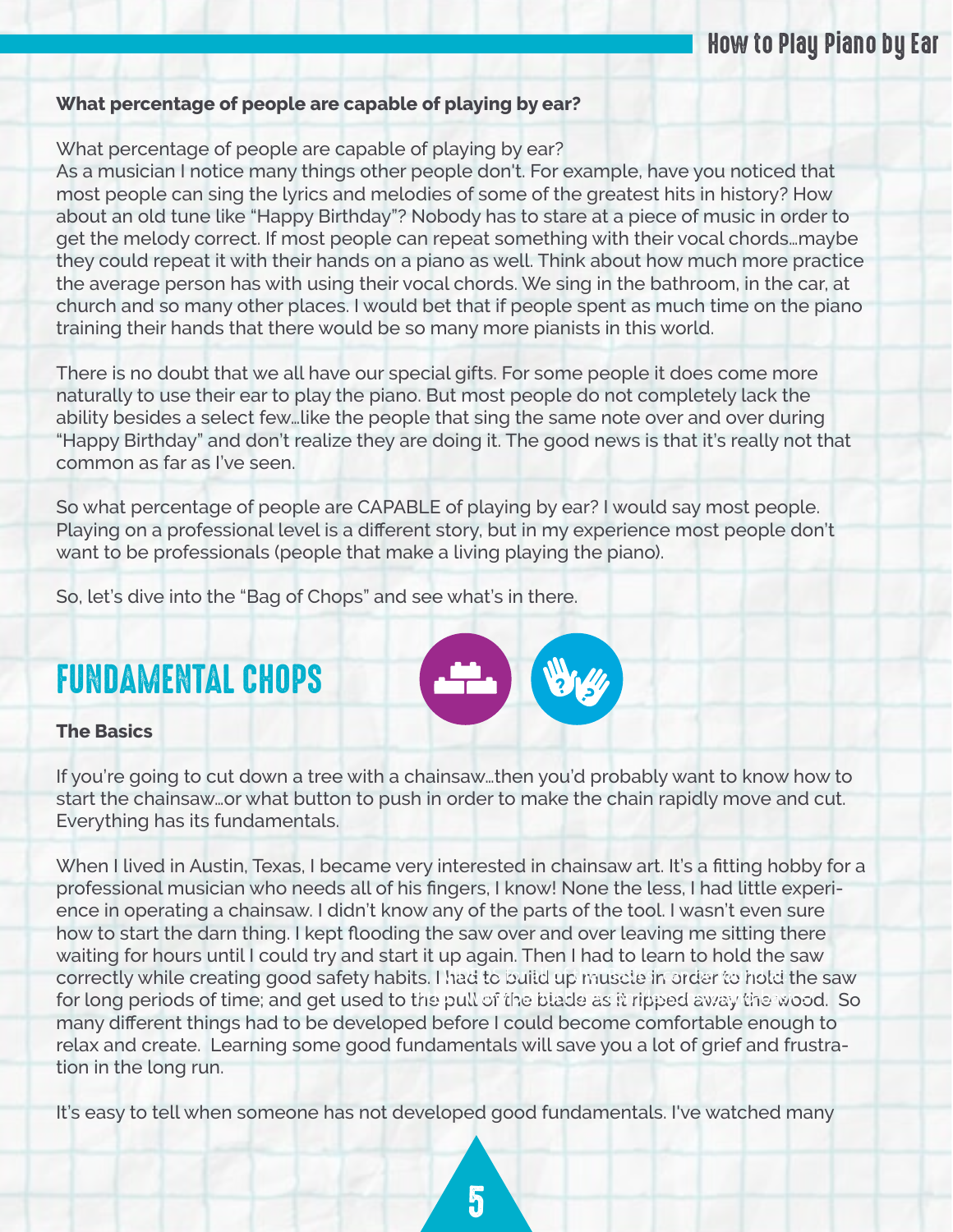students struggle because they had to think too hard about things they shouldn't have had to think about at all. At some point things have to simply become automatic, and that takes a little bit of work. Sorry, I said "WORK"…get over it. Could you imagine watching a basketball player stop, get their arm into position, look down to check the stance, and then slowly take a shot. Unless they are on the Free-Throw line it would be impossible to even get a shot off without it being stuffed back in your face. You just have to shoot the ball when the chance presents itself. If you have good fundamentals then there will be a higher chance for the ball to go in.

Let's talk about some of those fundamentals for playing by ear.

#### **Names of the Notes**

Know your notes! You can't waste time trying to figure out what the notes are on the piano. You have to be able to look at any note and automatically know what it is. Don't get stuck by using a note as a reference point and then saying the alphabet. A lot of people will know where C is and then say the alphabet up to find the note they are on. "C, D, E, F…I'm on F!" It works, but it's too slow when playing.



Take time to look at random notes on the piano until you can autmatically know what they are. Start with a few first, then add in the others one at a time.



#### **Sustain Pedal**

If you are playing a real piano and not a digital keyboard then you will typically see two or three pedals at your feet. The far right pedal is always the sustain pedal. As long as you hold this pedal down any note you play will hold out until you release the pedal.

Your goal for the sustain pedal is "seamless connection." The two most common mistakes are leaving a gap between chords, or overlapping them. The technique is a little odd because it is the opposite of what you really want to do. Instead of raising your foot off the pedal when you are raising your hands up to play the next chord, you need to keep your foot down on the pedal until you play the next chord. Once the chord is played, then raise your foot up and down very quickly to create the "seamless connection."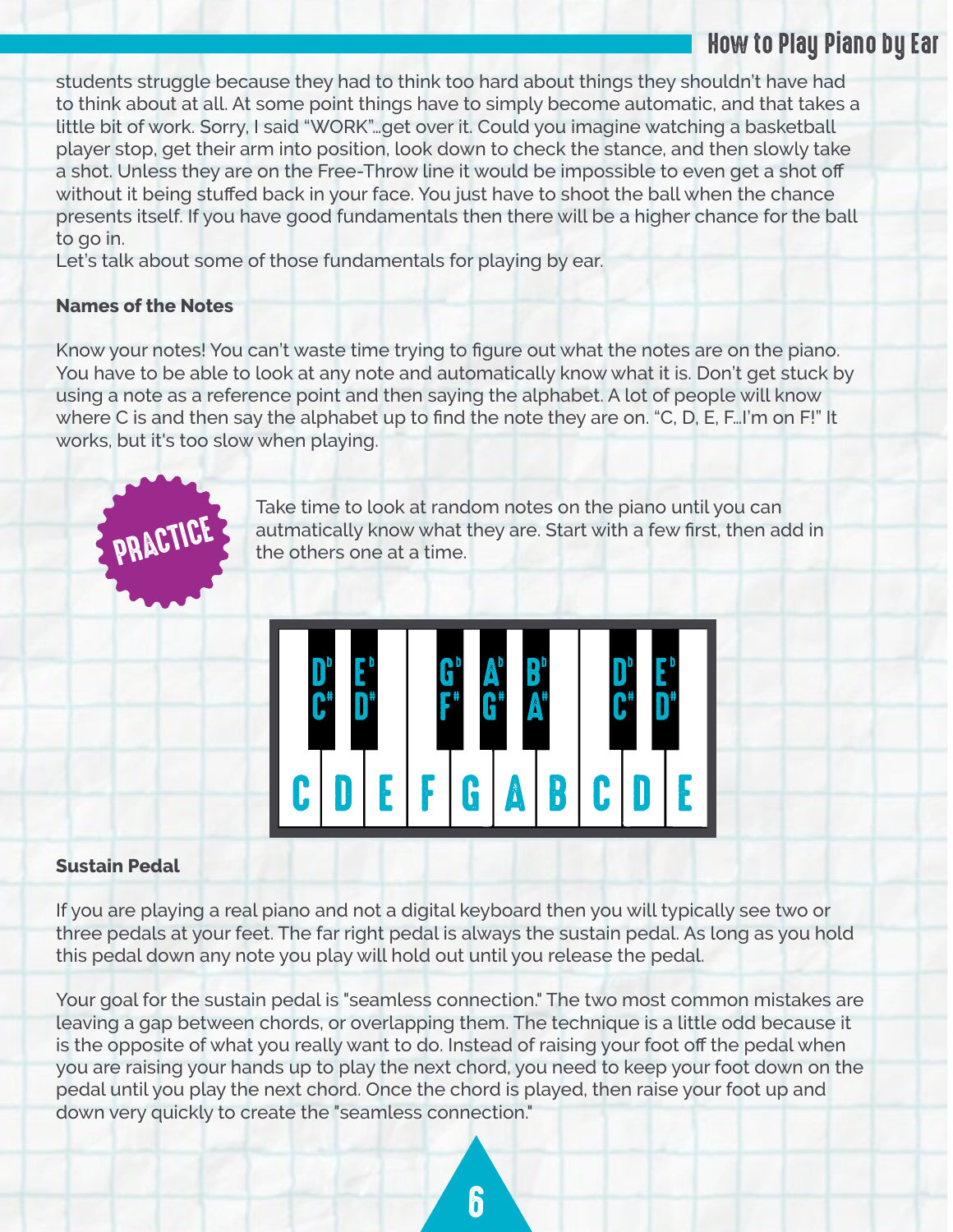Some people avoid using the pedal completely which makes the music disconnected. Some have a "lead foot" and never release the pedal resulting in a "muddy" sound…kind of like mixing all of your water colors together and you get that brownish black look. Now, there are some styles that really don't require a lot of sustain pedal, but the ones that do require it need us to use it in the same way.



Choose just two chords to go between. Just spend time trying to seamlessly connect those without gaps or muddiness. Then add a third chord. After a little time you will never have to think about this again because your body will do it on its own.

## WEBLINK

VIDEOS for all of the "Basics" can be found at: http://www.pianochops.com/lessons/piano-basics/



#### **How to Sit**

Believe it or not, a poor posture at the piano can cause your arms, neck, and back to hurt. I definitely don't want you to look like a stiff at the piano, but learning a comfortable effective way to sit will go far for you. Don't sit too close (where your arms look like you are doing the chicken dance), and don't sit too far (where you look like Frankenstein). If your arms can hang down naturally at a 90 degree angle, then you are going to be doing just fine. The same rule applies if you are standing as well.

## SITTING AT THE PIANO

+BACK STRAGHT

+ARMS RELAXED AT 90 DEGREES

+ELBOWS SLIGHTLY HIGHER THAN KEYS

+FEET ON FLOOR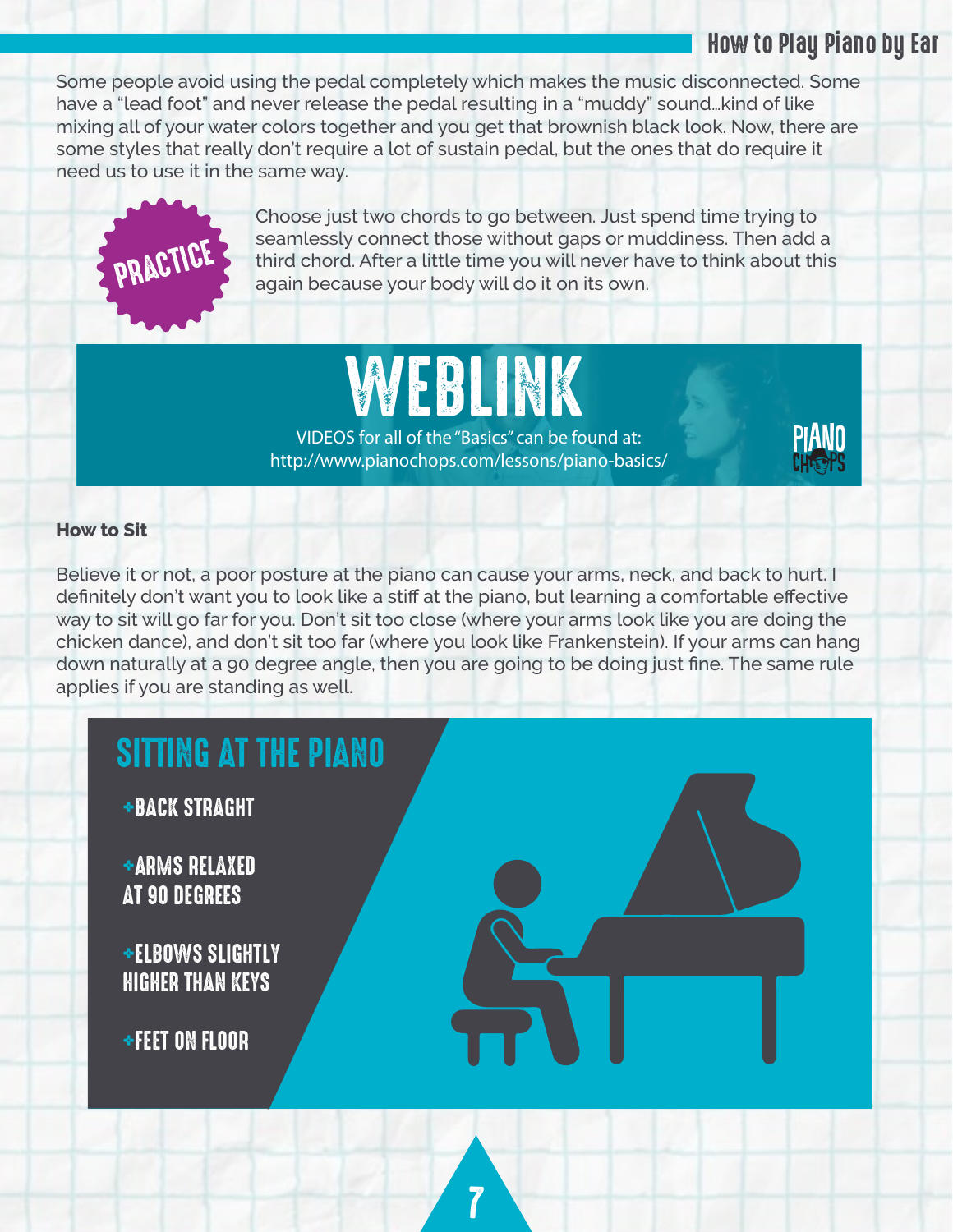#### **How to Hold Your Hands**

Here is another thing that can bring you pain if you are not careful. The most common thing I see is wrists that drop below the keys of the piano. This puts a lot of strain on the tendons in your hands. The best way is to pretend like you are holding a baseball in your hands with strait wrists, then place the tips of your fingers on the piano keys.

## How to hold your Hands

+PRETEND TO HOLD BASEBALL IN HANDS WITH STRAIT WRIST

> +TIPS OF FINGERS ON PIANO KEYS

> > DO NOT LET WRIST FALL BELOW KEYS

#### **What Do My Hands Do?**

**RIGHT HAND:** Your right hand can have many different rolls while playing a piece of music. I've always thought of your right hand as the guitar player. Think of a guitarist and how sometimes you might see them strum cool chords and rhythms. Other times you might see them rip out a sweet melody or solo. It's pretty much the same for the right hand of a piano player depending on the style of music you are playing.

Sometimes I play three note chords and my job is to just keep the rhythm/groove of the song. Other times I might play some kind of melody for an intro or interlude/solo. If I'm doing a solo piece it is common for me to play chords and melody at the same time. How is that even possible?! Well it is. You basically start with the chord—then move around one of those notes as your melody. The outcome is quite beautiful.

**OBSERVE** – Take time to watch a piano player and see what they are doing with their right hand. Chances are if they are playing more than two notes at a time then they are playing chords/rhythm. If they play only single notes then they might be playing a melody or solo.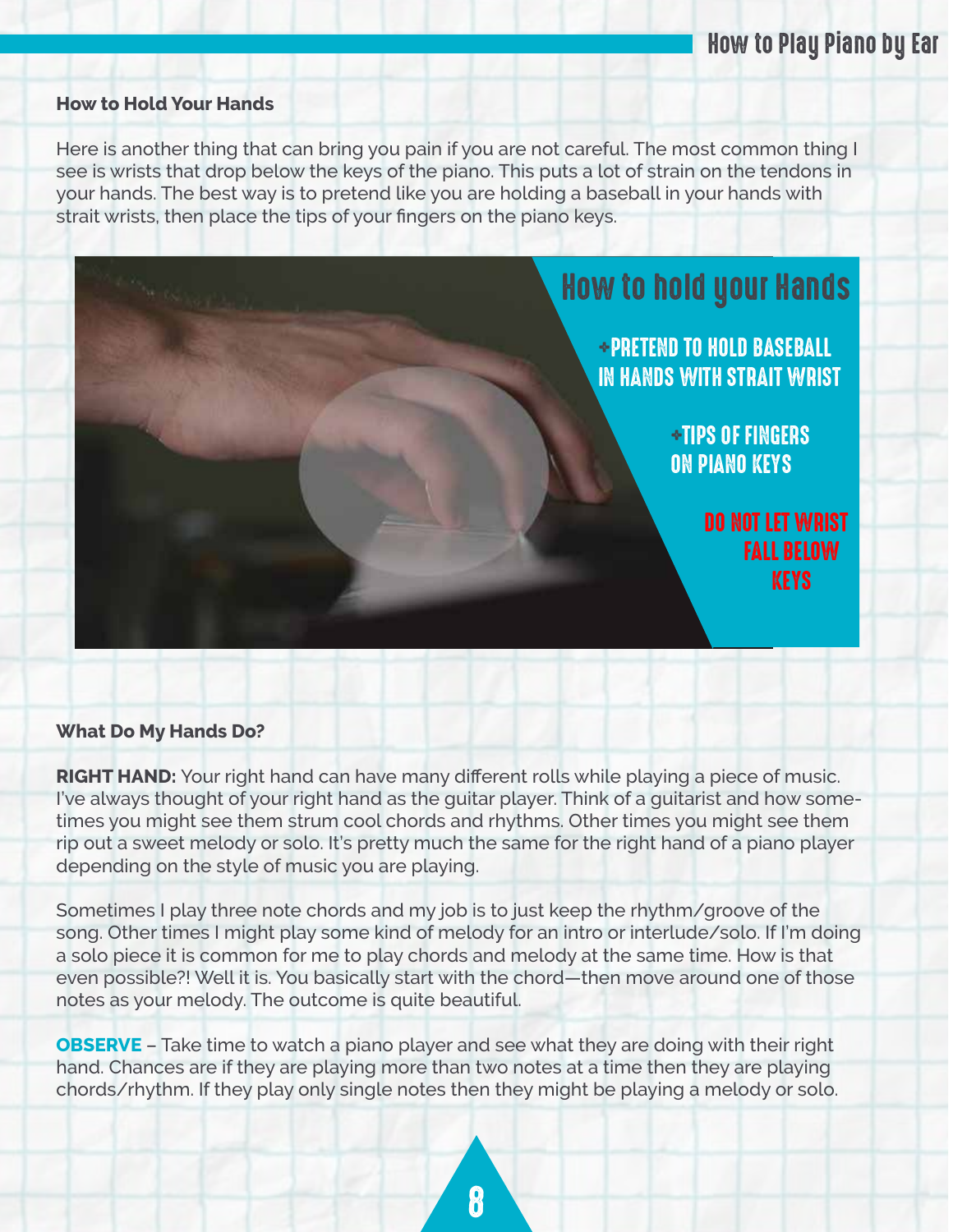**LEFT HAND:** Most of the time your left hand will be the bass player. If you are playing with a big group of musicians that already have a bass player—you might not even want play at all so that you don't interfere with the bass tones.

There are exceptions to what the left hand typically does. It can play chords/rhythm while the right hand does the melody like you see in jazz or classical music. Many classical songs have the right and left hands both playing a trading melody at the same time. As far as commercialized music goes, most of the time you'll simply be playing bass notes.

**OBSERVE** – Watch the left hand of a piano player and see what they are doing.



I have a lot of students that worry about their left hands. They ask me what else they can do to improve. The answer is, "play different styles". If you play a style where the left hand only does simple bass notes—then that is all you'll need to know. If you want to improve then find a style that makes the left hand do something different like funk, jazz, or classical.

#### **Chord around Middle C**

If you are going to play chords in your right hand and bass notes in your left, it is a good idea to keep your right hand as close to middle C as possible. As long as it is overlapping middle C you will tend to have a nice and thick chord that is not too muddy (low) and not too thin (high). I see a lot of beginners play way too high with their right hands while playing low notes in the left and it ends up sounding odd. Now, there are times where you will want to play higher, but as a general rule when just chording rhythms try and stay around middle C

## CHORD CHOPS



If you've ever seen a house being built you'll notice that there is a point when the house is just a skeleton/frame. It may just be lumber, brick or steal—but there is nothing else there at that point. This is what your chords are. If you can have a good understanding of chords then you can build everything else on top of them and construct your house to display whatever unique look you desire.

The next two steps (Learning Progressions and Learning Styles) are VERY IMPORTANT and cannot happen unless you know your chords.



 Learn the Triads (three note chords). The foundation of all of your chords, big and small, is learning the major and minor triads with your right hand. I didn't learn until later that the bigger chords were just made up of smaller ones. Once I learned how to look at them in this way it became easier for me to play them quickly without much thought.

**Q**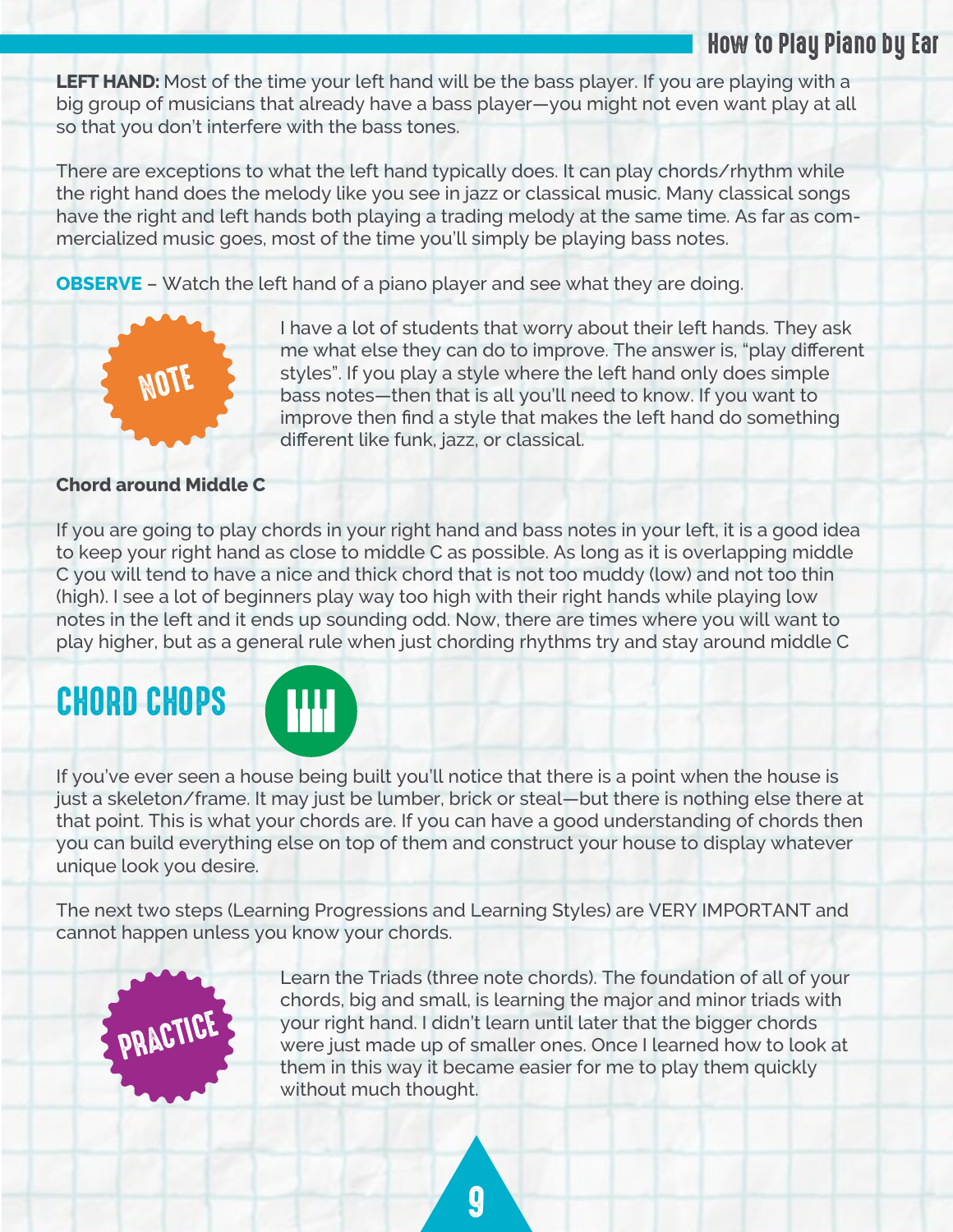

VIDEOS for all of the "Major and Minor Chords" can be found at: http://www.pianochops.com/lessons/chords/





After you learn the major and minor triads you'll need to learn how to play their inversions. Inversions are taking the notes of the chord and playing them in different orders. For example, the C major triad is C E G. You can invert it to E G C or G C E. This step is important because it helps you connect chords together without having to jump around the piano—and it sounds way better too! Here is how you practice the inversions:

#### **FIRST: Get use to moving between chords in time**

Playing triads alone without rhythm is pretty boring—so choose a chord or two and go back and forth between them in time. You have to get to where you can quickly see/feel chords and move between them easily. Your goal is to practice them so many times that you create "muscle memory" and you no longer have to think about what you are doing. Your hands will eventually have a mind of their own.

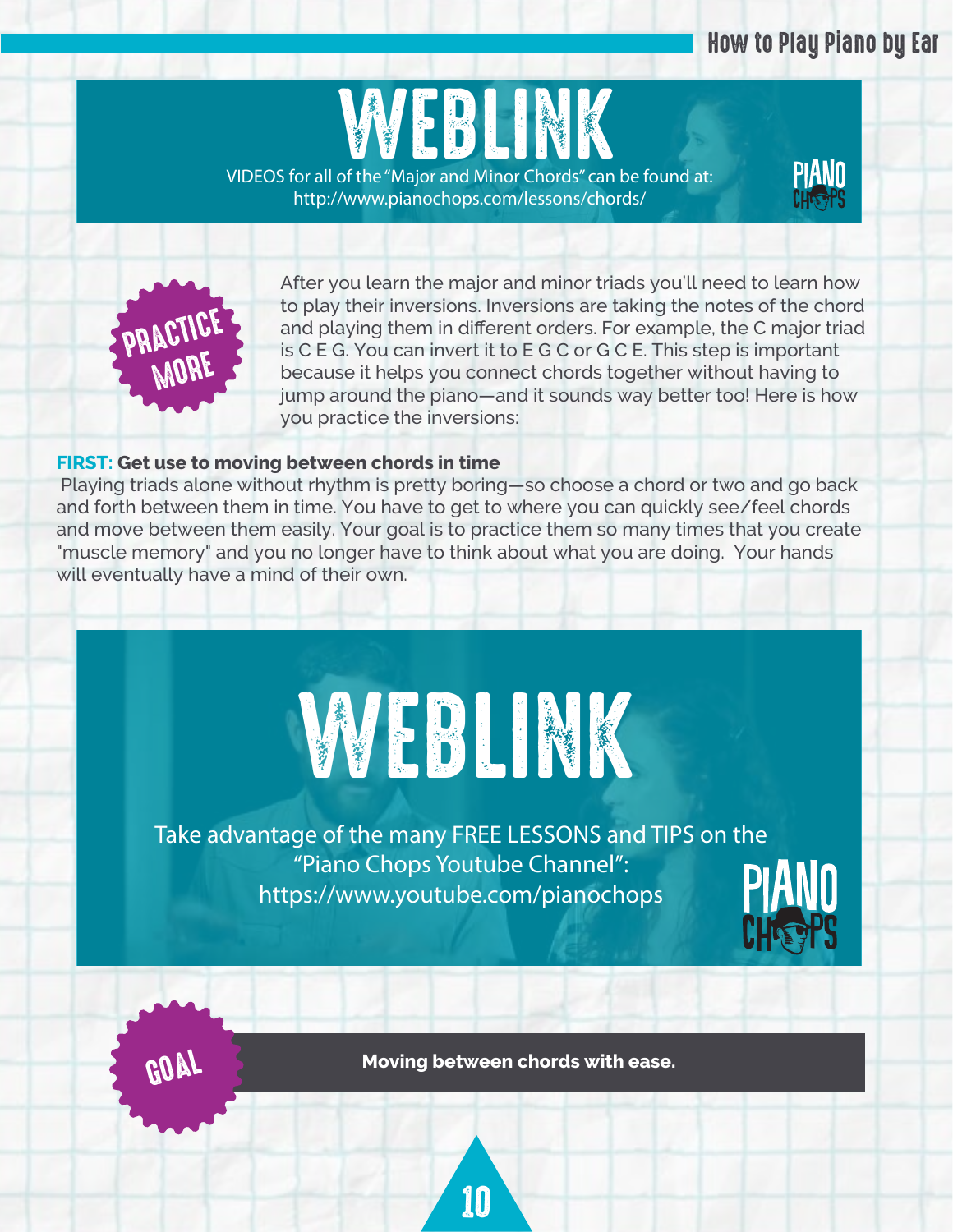#### **SECOND: Play bass notes with the chords**

Once you are feeling comfortable with your right hand playing some chords you'll want to add in a bass note in the left hand. A lot of players will use octaves in their left hand (play the same note one low and one higher with your thumb and pinky finger). Get to where your hands are starting to work together before moving on.



 Bass Notes With Chords: Depending on the style your left hand might do different things, but playing octaves is a good starting place. Playing a 5th with your thumb is a good thing to practice too. This works great unless you are real low on the piano…then it just sounds "muddy". A 5th is 5 notes up a major scale. If in the Key of C you would count (C, D, E, F, G) and landon G.

CHARTING CHOPS **Chord Progressions &**



**How to Chart a Song** 

#### **Listen to the bass notes**

I remember when I first went to college for music. I was not in a "normal" music program by any means because the entire department was not focused on classical music. Our department (at South Plains College) was called the Creative Arts department and focused on commercial music. What? Do you learn to make commercials? No, it means commercialized music—like what's on the radio. One morning I sat in my class and watched the teacher listen to a song and chart it on the spot. He was writing all of these numbers on the board (called Nashville Numbers…we'll talk about that later) as the song played out. It started to look like a big math problem. Then, when the song was done he walked over to the piano and played it exactly like it sounded on the track. WOW! It really opened my eyes…and made me a little nervous at the same time. Does he expect me to know how to do this? How in the world could he have done that so quickly?

Fast forward a few years later and there I was, now the teacher in front of the class doing the same exact thing. I discovered over time that one of the big tricks is learning what NOT to listen to. Take any given song and you might have drums, bass, piano, acoustic guitar, electric guitar, lead vocals, and harmony vocals. So many things going on at once. Where do you start? Well, I answered it for you in the title. Listen to the bass notes (the lowest note). The bass note is typically the foundation of everything else you hear. Learn to block out everything else besides the bass note, then add a little music theory, and you'll have yourself a recipe to impress some friends and bystanders. The next step is knowing what the heck the word "diatonic" means.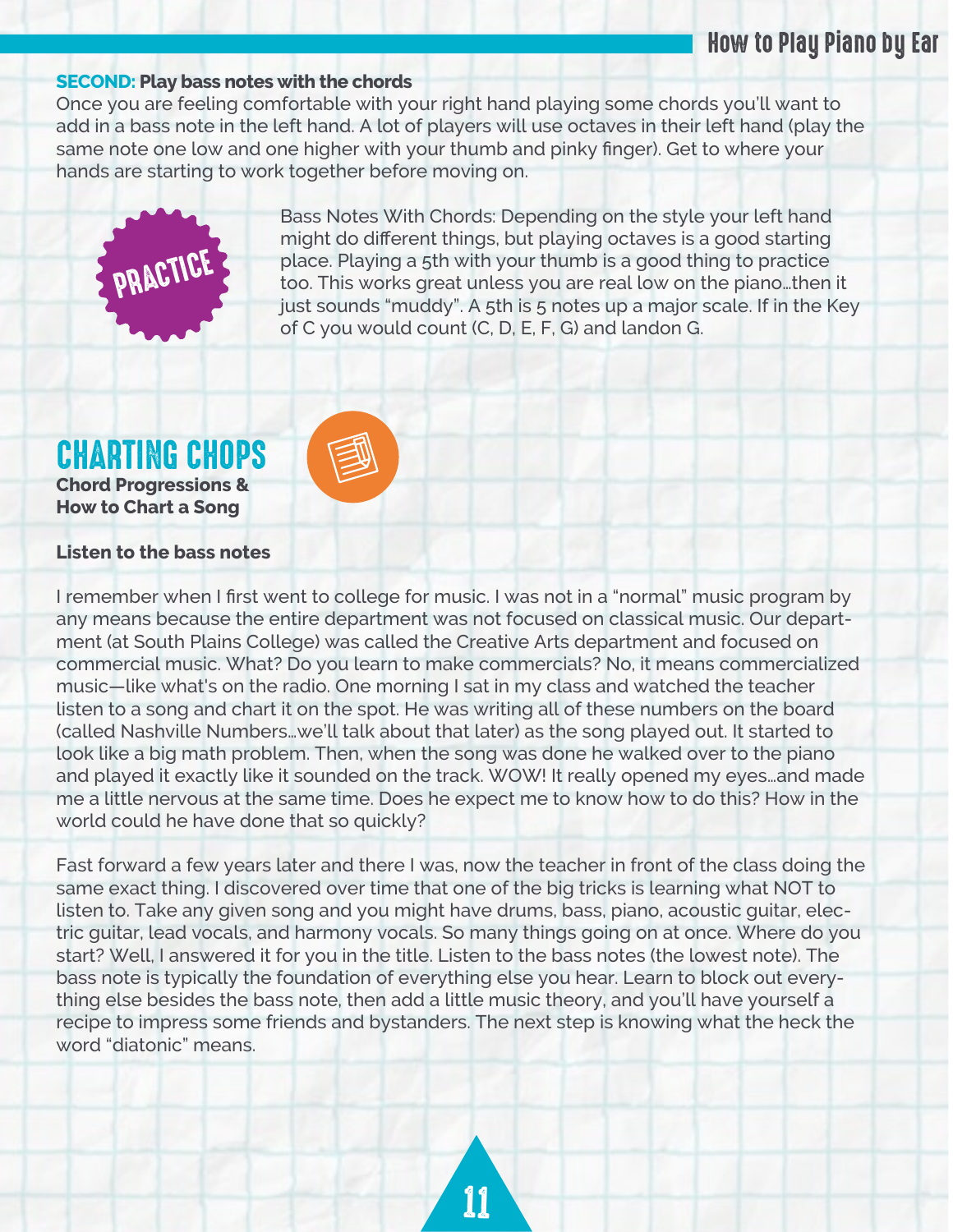#### **Learn about Chord Groups (Diatonic)**

#### *"If it looks like a duck, walks like a duck, and talks like a duck then it might just be a duck! (Wait, when did ducks learn to talk!?)" -Wade*

I told you before how important bass notes are. They can give a lot of information away about what is going on in a song. If you know what key you are in, and can figure out the bass note, then 90% of the time you'll be able to know what chord is being played. The POWER of Diatonic Chords! So what exactly is a diatonic chord? Fine, I'll tell you. Each key signature has a group of chords that are naturally created by it. For example, the key of "C" has these diatonic chords: C Dm Em F G Am Bdim. (In case you are really new, the "m" means minor, "dim" is diminished, and if it is a chord alone it is major.) Notice the combination (order): Major, minor, minor, Major, Major, minor, and diminished. No matter what major key you are in you will always get that same combination.

Don't let me confuse you. If it is too much for your brain, don't worry. So let's go back to listening to the bass note. Say you know you are in the key of "C", and you hear a bass note that turns out to be "C". Chances are you just heard a C Major chord. Maybe you heard an "E" bass note. Chances are you just heard an Em chord. That is the trick that works 90% of the time! There are a few exceptions…but learn the 90 percent and the other 10 will be easier to find later.

## WEBLINK

WEBLINK

### See a VIDEO about Diatonic Chords at:



http://www.pianochops.com/lessons/chords/c-diatonic-chords-basic/



 Start memorizing your major scales. Also take time to add the combination of Major, minor, minor, Major, Major, minor, and dimin ished to them so that you get use to thinking about your diatonic chords.

## Learn the Scales at:



http://www.pianochops.com/lessons/scales/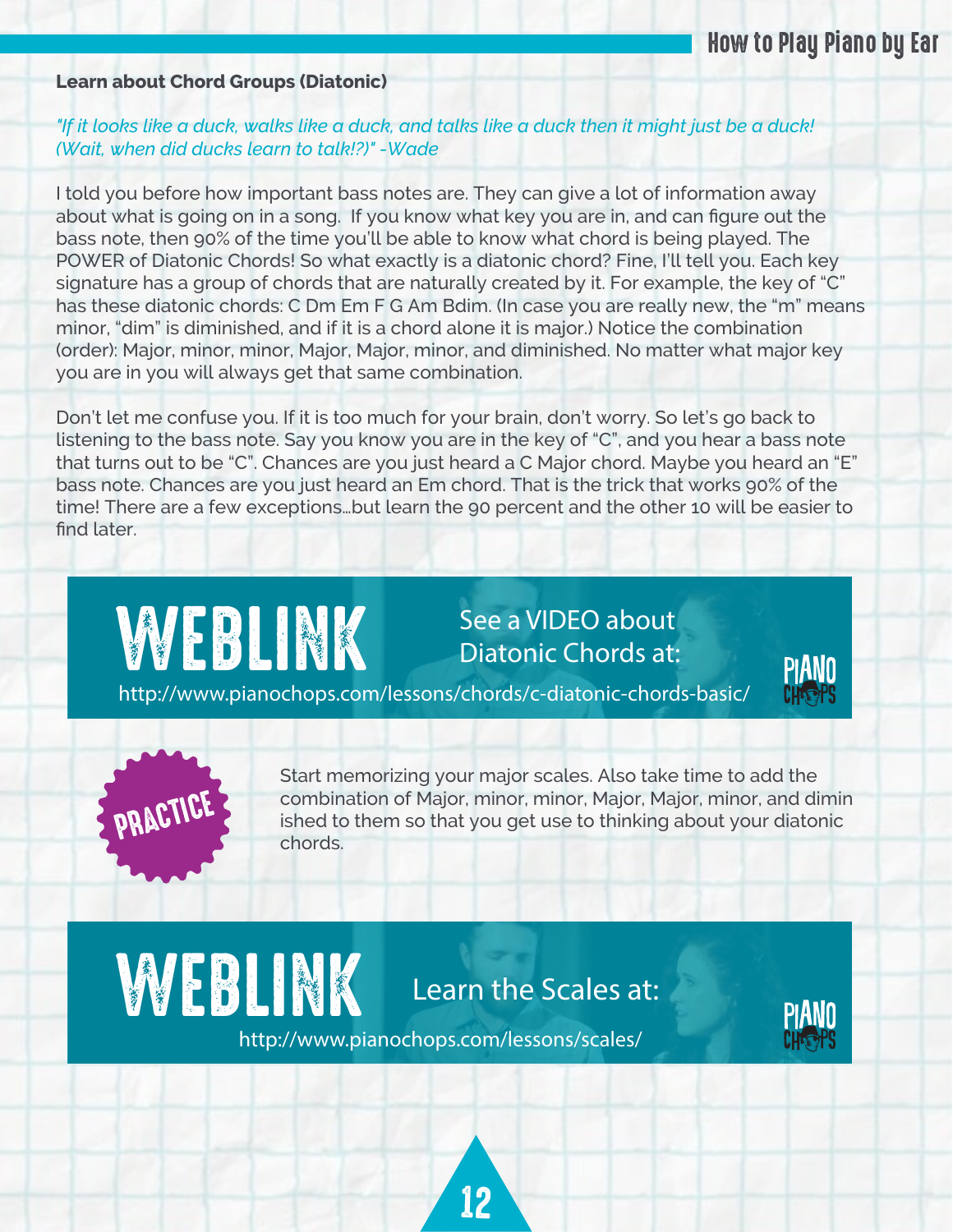#### **Common Progressions**

The other thing that is really helpful in charting songs is understanding common chord progressions. What this means is that there are certain combinations of chords that happen a lot together…and in a certain order. One thing that really helps with this is understanding Nashville Numbers. Once you start to recognize these patterns you'll almost be able to predict many times what chord is going to come next. If I said the words "Happy Birthday to…" it would be easy predict that the next word will probably be "You". Eventually chord progressions start to become predictable in the same way. Next I'll talk about Nashville Numbers so you can see how all keys are similar when you see them as numbers.

#### **Nashville Numbers (Number System)**



## A CARY STORY

I was accompanying a men's quartet at church who were attempting a very complicated version of "Swing Low, Sweet Chariot". The sheet music they handed me was about 16 pages long, with repeats and key changes galore and I found myself flipping back and forth constantly trying to keep up with the written arrangement. It occurred to me that I could write a Nashville Number Chart of the song (a system of writing chord arrangements that gives each chord a number). I asked the guys to give me a couple of minutes to write this new chart and as I was finishing up the arrangement I noticed two of the group members looking over my shoulder with puzzled looks on their faces. These gentlemen were not professional singers and had never seen this style of music writing before. I heard one of them say to the other "What's he doing?" To which his friend replied "I don't know, but I think the answer's 11."

What do these groups of chords have in common?

Key of C: C Am F G Key of D: D Bm G A Key of Eb: Eb Cm Ab Bb

Don't worry if you have no idea…but if you know the answer there is a good chance you have been playing music for a while!

The Answer: They are all this Nashville Number progression: 1 6- 4 5

Why? I'll explain.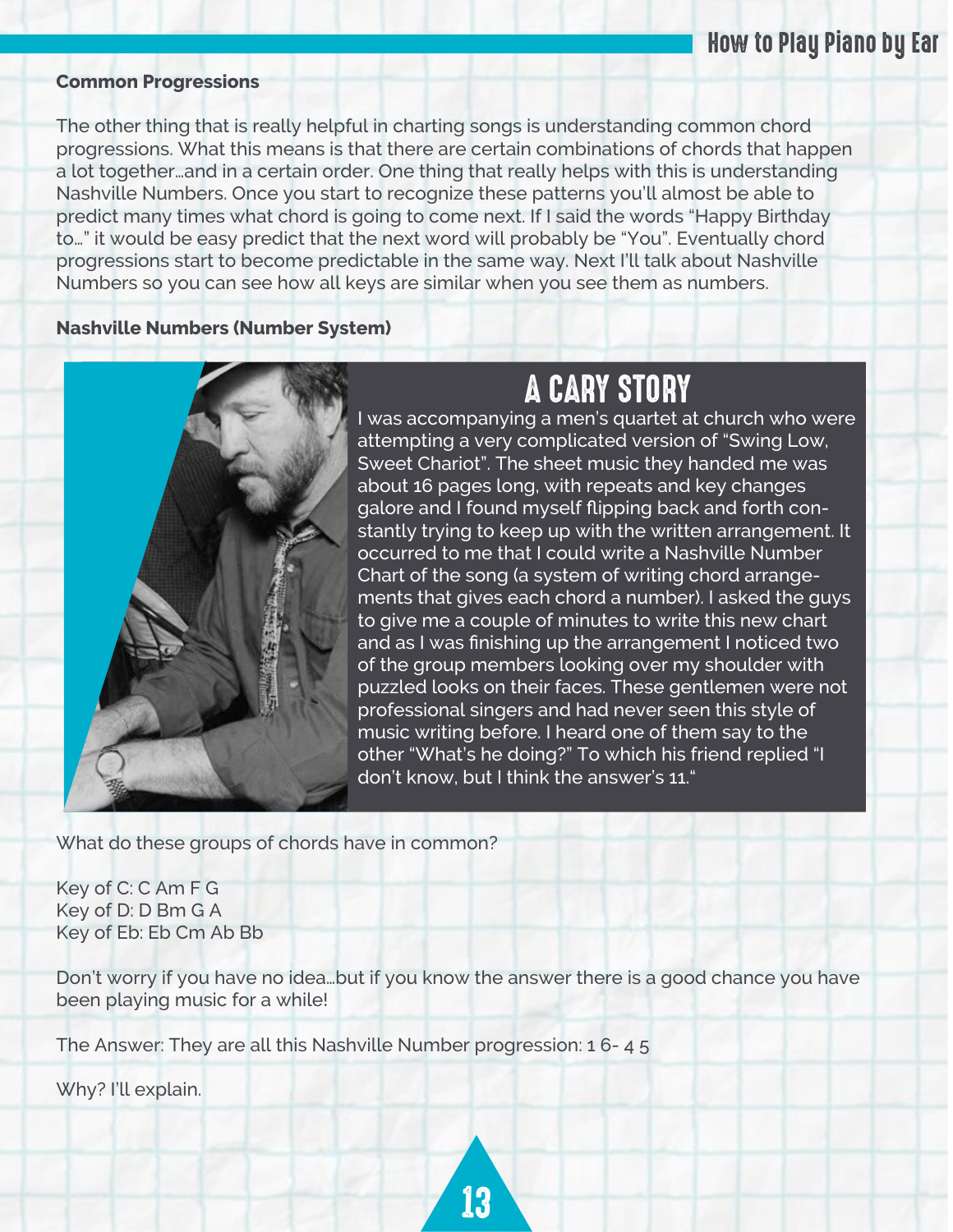There are twelve different major scale patterns to learn. What if you only had to know one? Ladies and Gentlemen, I'm pleased to let you know of something amazing and it's called Nashville Numbers. If you can train yourself to think in numbers then you will be able to pick songs out easier, chart faster, and be able to recognize chord progressions like a champ! We spoke earlier about the "C" scale and diatonic chords. C Dm Em F G Am Bdim. Now let's change that into numbers. Instead of "m" for minor we are going to use "-". 1 2- 3- 4 5 6- 7dim. The 1 = C, 2- = Dm, 3- = Em…and so on.

**EXAMPLE:** If we had a song that the chords went C Em F G. then in numbers it would be 1 3-4 5. Now let's say that the key of "C" is too low for the singer (diva... just kidding). Let's move the song up to the key of "D". The D scale is D E F# G A B C#. By using numbers you'll know to play D F#m G A. D = 1, F#m =  $3-$ , G = 4, and A = 5. The important thing is to see what the numbers are telling you. You'll start to see those chord progression patterns in the numbers…and BOOM! charting just got a little easier.

Nowadays, I don't even think about the key of a song when writing it out. I will listen to the song and write everything out in numbers. After that I go and find what key the song is in and replace the numbers with chords, if necessary. (Sometimes the entire band reads numbers).



 Take a major scale or two and start thinking about them in num bers. Write the letters of the scale out first then write the numbers 1-7 on top of them. If you come from the choir world you might want to think Do Re Mi...and so on, Do = 1.

**PRACTICE MORE:** Take a chart with simple chords and see what numbers those chords would be.

#### **START TO THINK IN "NUMBERS"...A NEW WORLD WILL OPEN UP!!!**



#### **STORY: Learn 40 songs in 1 day**

I did it! I learned 40 songs in only 1 day. How? When you play music long enough you start to see how much things really are the same. In most songs you are just playing a simple background rhythm and trying to keep everything solid so that the lead singer can do their job. The things that are different are typically the intros and outros. This is how I was able to "learn" 40 songs in a day. Really, I just learned what intros and outros that I needed to know…then I read the Number Charts on the spot. In other words, you play the unique intro and then do simple chords the rest of the time. Depending on what type of music, this really is possible.

 I told one of my students about this and thank goodness he listened. He is a guitar player that moved to Nashville and was lucky enough to land a gig pretty quickly. Guess what? He had to learn 40 songs…and quickly. I got a message from him and he thanked me for that advice. He said, "It Worked!"

Disclaimer: It would not work if you were playing very specific music like classical tunes…or strait piano solos. This works best when playing with a band that does commercialized music (including worship).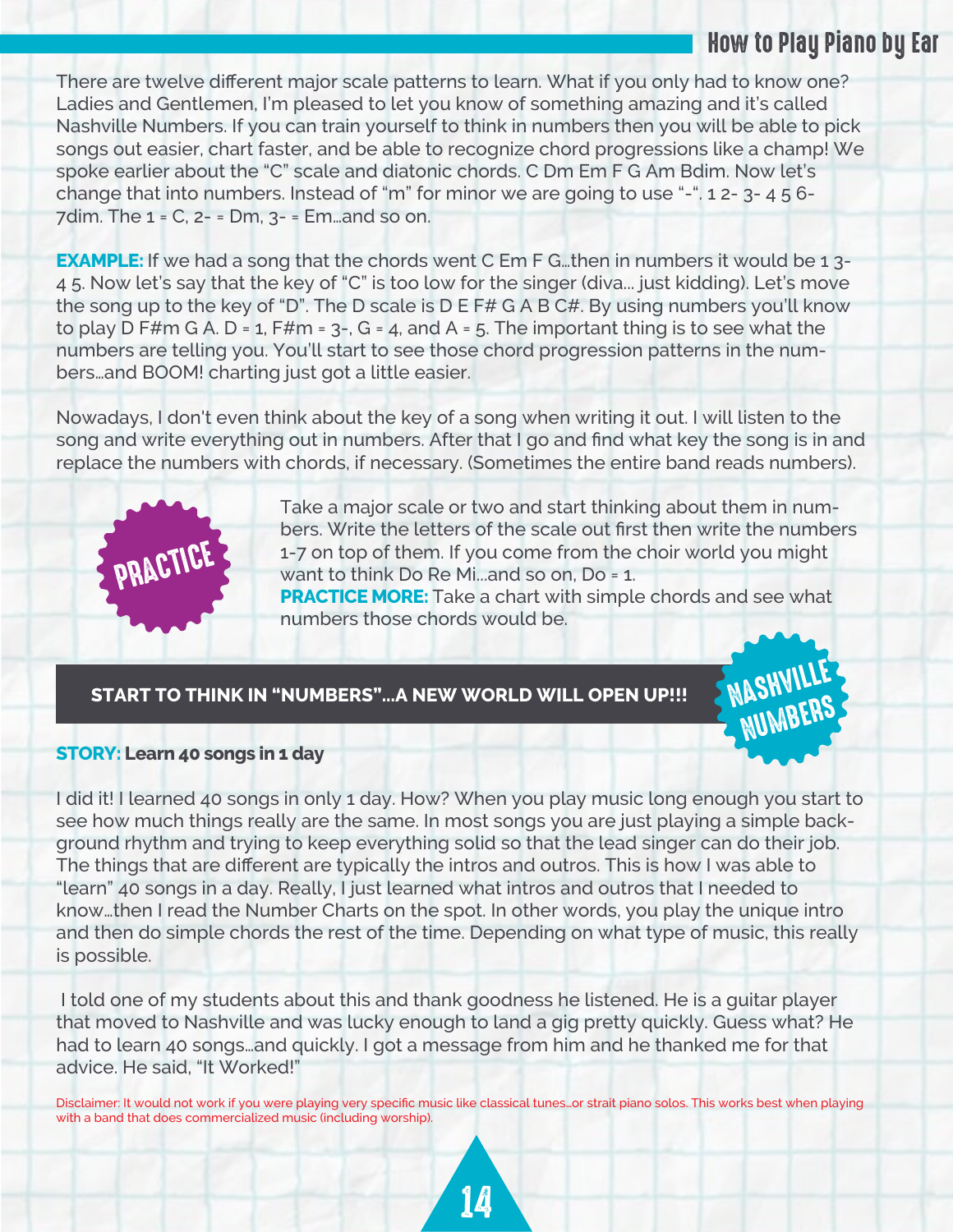## STYLE CHOPS



I spoke about building a house…and how chords are the skeleton of the house. Now, you've probably noticed that most houses look different. Even if the frame of the house is exactly the same, the way the house is painted and decorated can bring a whole new feel and vibe. Altering just little things here and there will give you a different result. That result is called "Styles" (Blues, Country, Worship…)

#### **Altering Notes**

I've seen a lot of people get stuck in something I call the "Basic Chord Zone" where all they can do is play simple chords in a repetitive rhythm. Eventually everything starts sounding the same and the result is pretty boring. When you start learning how to alter notes you'll discover a whole new world of awesomeness! In fact, the difference between sounding bland or colorful is a lot of times just one note away.

**FOR EXAMPLE:** Play a regular old root C major chord (C E G) with your right hand. Now add "D" in with those notes. Notice how different it sounds? Now, instead of adding in "D"—change the E to F. Now you are playing C F G.

Styles are made up of many of these little changes that are based off of the simple chords that you already might know. Alter the chords AND the rhythms…and you are really on to something! It's kind of like dressing up for Halloween—if you understand the little changes that make you look like a cowboy, then you can easily look very different. We dressed our kids up to look like characters from the movie Star Wars and we were so surprised everything we needed was already in our closets.

Pay attention and learn the subtle differences that make up a style.

#### **Altering Rhythms**

In addition to altering a note or two, the other big change is the alteration of rhythms. You might be playing the exact same notes you would for a church song—but after altering the rhythms, the song suddenly sounds funky, country, or folky. It really is amazing how the same exact notes can sound so different when you alter the rhythms.



 In your learning journey try not to only play one style. Strive to learn many different styles! Even if you never plan to use the oth ers…they will make you a better player in the style that you love.

You are always one note or new rhythm away from playing a new style…explore!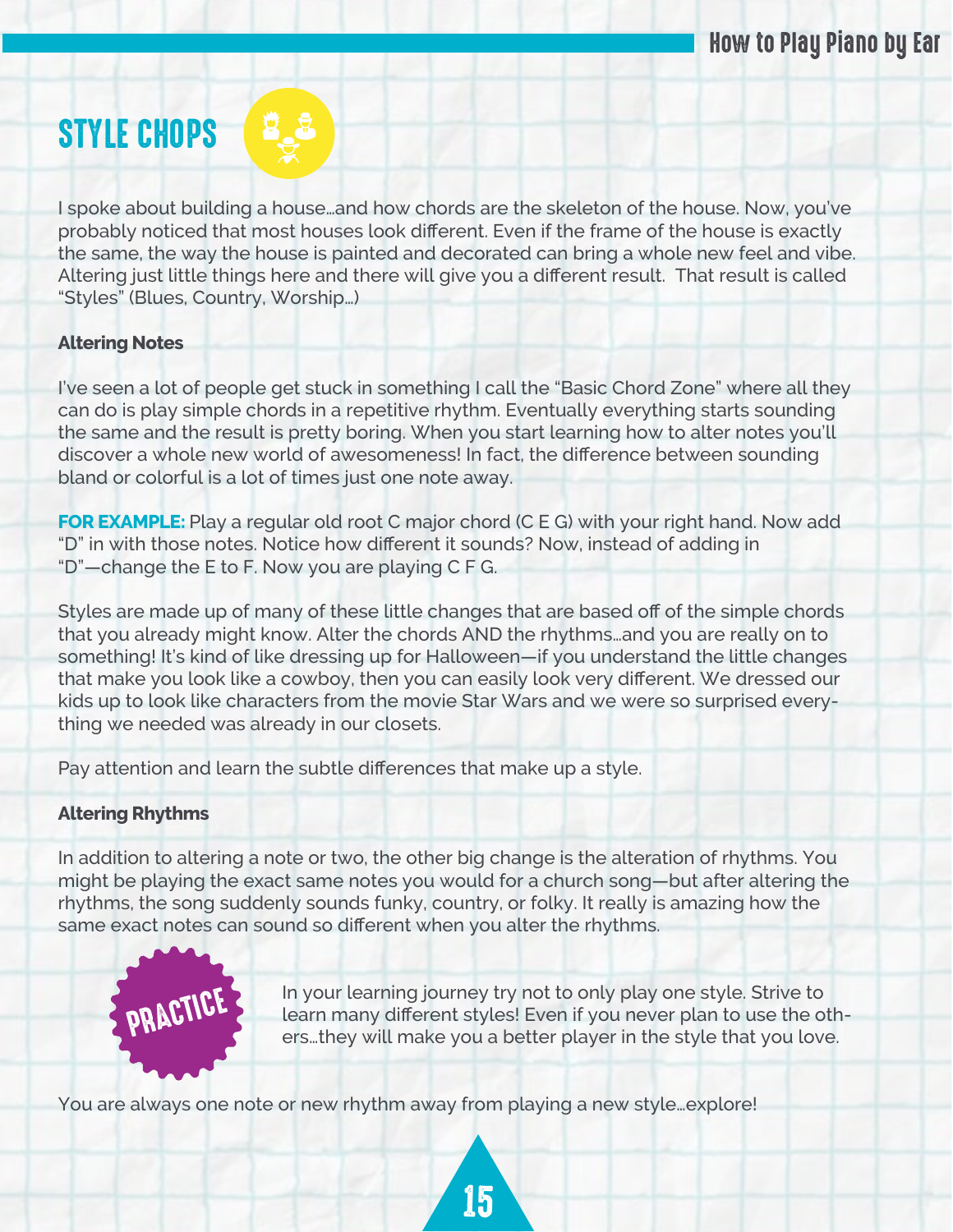## IMPROVISATION CHOPS







## A CARY STORY

On our second Mercury Records album, The Maines Brothers Band recorded a song from the movie "48 Hours" called "The Boys Are back In Town". Our recording featured some local horn players playing a rock, R&B styled horn section part. When we were invited to perform the song on the Nashville Network's "Nashville Now" television show, we wanted the Nashville Now Stage band horn players to play with us on the song. So, on the tour bus ride all the way from Lubbock to Nashville, I labored to write horn chart arrangements for our song for the Nashville Now horn section, two trumpets, two Saxes and a trombone. Not having access to a copy machine, I meticulously hand copied 5 complete arrangements for the song. When we got to the set for our rehearsal, eager to show off my arranging talents, I proudly approached the lead trumpeter and band leader of the horn section and told him that we would like for him and his horn players to play with us on the show and I showed him my glorious arrangement. He took one look at it and said, "Man, this is not an arrangement, this is a damn career". He smiled at me and said, "thanks, but we'll just do a little head arrangement (they would just make up their parts by ear) while you guys are doing your sound check". I was both flattered by his compliment on my arranging abilities, and pissed I had put in so much time and effort and they weren't even going to look at the arrangements. All these guys were superb professional musicians who could read quite well but were also great ear players. We did the show and, of course, the horn section sounded great.

#### **Is improvisation really improvisation??**

I've always been amazed when watching a person ride a unicycle. Then you try it yourself and become even more amazed! How in the world could they balance like that? Of course, no one is born riding the unicycle. It takes a lot of falling down and training the body for you to uniquely balance yourself on just one wheel.

A lot of people see those that can improvise very well on an instrument as a person that just jumps on the unicycle for the first time and rides it. Not true. I'm good at improvisation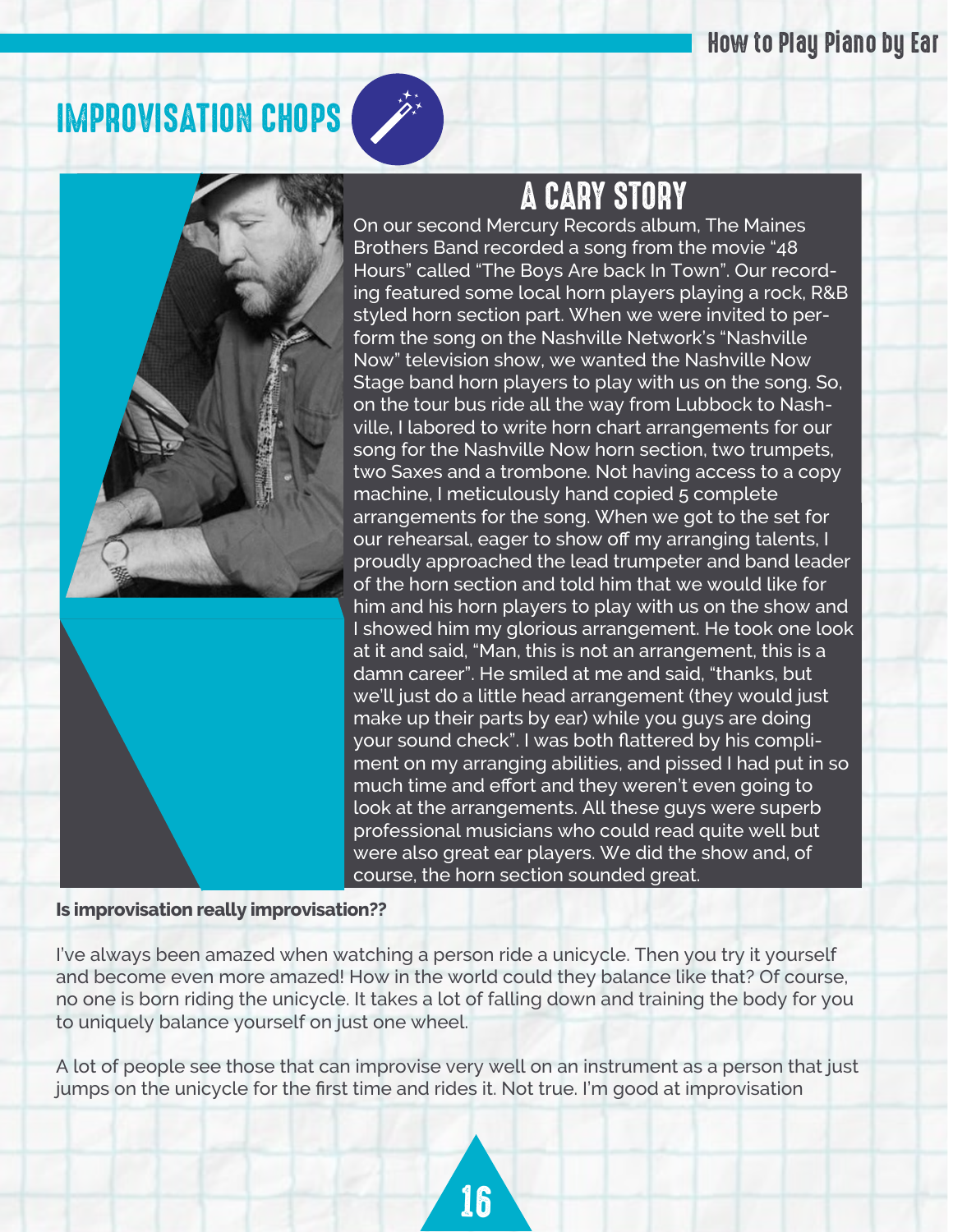because I've done it a lot—in certain styles. In those styles I've developed patterns that sound really sweet…and my hands can play those patterns without any effort. The styles that I have not spent much time on, honestly, sound pretty bad.

In the blues I might jump between 10 different patterns during the same solo, but they are still just patterns. All this makes me believe that improvisation is a lot less about making something happen out of thin air and more about pulling from your abilities (bag of tricks) so quickly that is seems like "Magic".

Even great jazz artists are pulling their "improvisation" from somewhere. The brain is only so powerful and unless our bodies are thinking ahead and somewhat working on autopilot then we would for sure fall of the unicycle.

#### **What Patterns Are**

I've played so much blues piano now that it is rare that I hear something a player does and can't visualize what pattern they are playing.

I've seen some teachers tell their students to use the pentatonic scale to solo. They show them the notes then say "Go". This is not a pattern yet, it's just some random notes. Which fingers do you play them with? What order sounds the best? You need to know how to set your hand on the notes and what order to play them in.

Patterns are a specific path that your hand can learn and repeat over and over. It wouldn't make since to hand someone who couldn't read or write a bag of letters and then tell them, "This is what you need to write a book. Go!" No, we have to learn one sound, then one word, then create sentences with those words.

Patterns are the words. Put them together to make musical sentences. Once you know enough musical sentences you can put together a great sounding solo.

# WATCH

 Become aware of your own patterns you already play on the piano (if you already play of course). It's easier to develop than you think (that's why so many people can play "Heart and Soul" and "Chop sticks") you just have to put in the time.



 Put on a movie and practice a pattern. What?! Yes, if you can turn the volume low on your keyboard or play quietly while watching an entire move then all the sudden you've practiced one pattern for more than an hour! It can be mundane to develop these patt erns to muscle memory…a movie will help!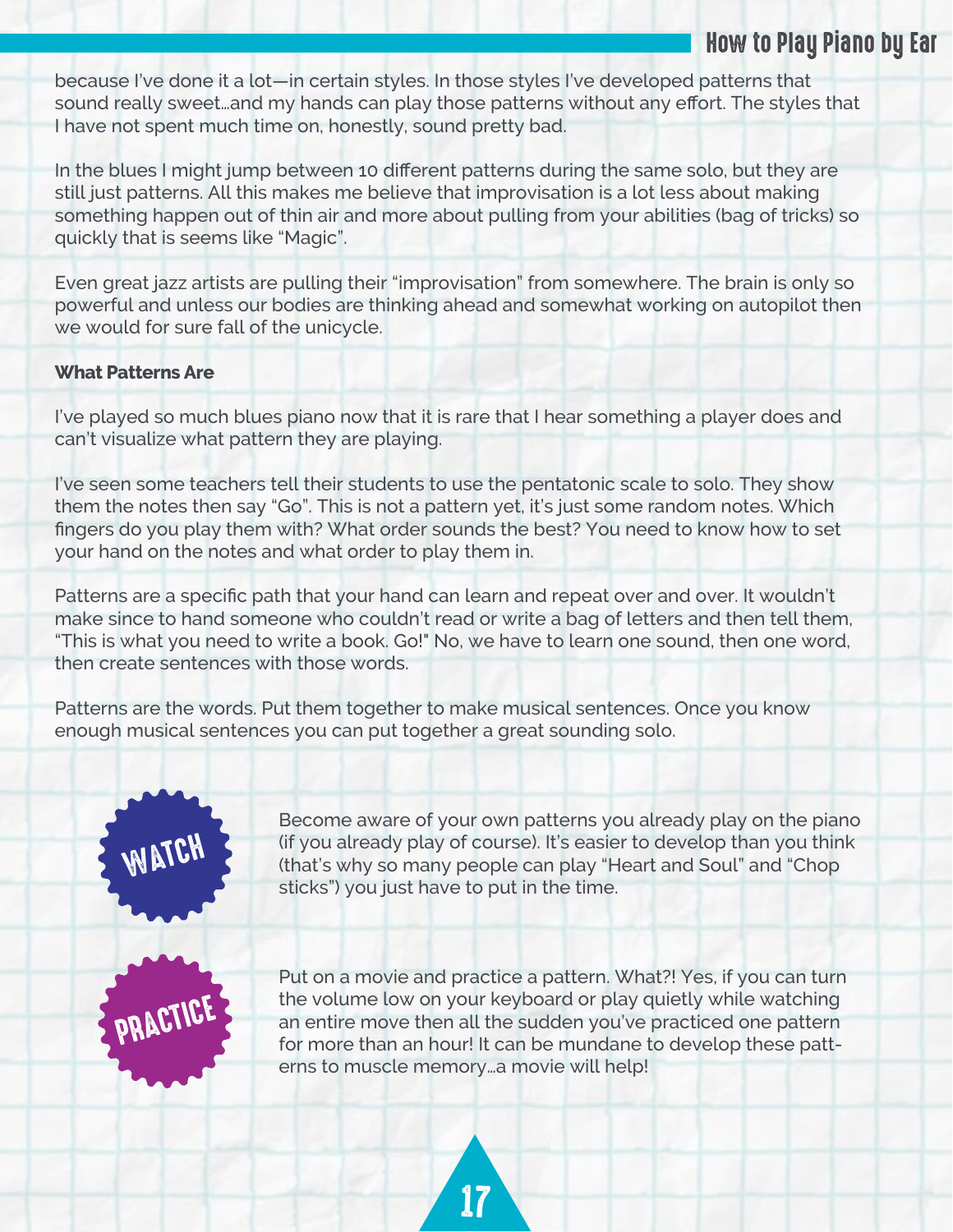## ENHANCEMENT CHOPS (TRICKS)

Just like patterns…there are "tricks" that musicians use to sound amazing.

Have you ever seen a magic trick that just blew your mind, then…found out how it was done and you were surprised how easy it was? That's how it is with many things in music. Musicians amaze people, but sometimes what they are doing is pretty simple. Now don't get me wrong, it still might take time to get a simple magic trick down so that you don't mess it up in front of everyone! There is still work involved. But once you know the trick and learn how to perform the trick, it is not that difficult anymore.

Tricks are similar to patterns because you still need to practice them and develop them under your hands; but they are usually something that you "add on" to what you are already doing.

**FOR EXAMPLE:** If you are playing a "C" chord (C E G) with your right hand and shifted the top two notes up (now playing C F A) and then returned to the "C" chord…you just did something "tricky". You were working off of the C chord and manipulating it to create a cool sound. This example is a common movement for blues and gospel players.

Each style has its tricks. Learn enough tricks and you'll fool people into thinking you are doing something very difficult and amazing. Actually, I've even fooled myself a time or two. After listening back to a recording of mine I've even caught myself thinking about how tricky sounding my playing was.

## MUSIC THEORY CHOPS

Most teachers explain theory at the beginning--which can be a total turn off--but this TRULY is where you end up if you keep playing music over the long run. I'm not talking about fundamentals like note names and such because those are the necessary things you have to learn in order to play (actually there are probably people that can play without even knowing the notes names…but I digress). By theory I'm talking more about the analyzing of what you are doing, the ability to understand it, then create new music from it. If you learn theory at the right time in your journey you just might enjoy it much more!

This is the final step…and the thing that makes everything else make since. Not necessarily the last thing you should study in your music career, but the last thing you look at when learning each new skill.

Let's say you have a good golf swing…and then you learn WHY your golf swing is good…then you become even better because now you know how to adjust the swing to make the ball do cool amazing things!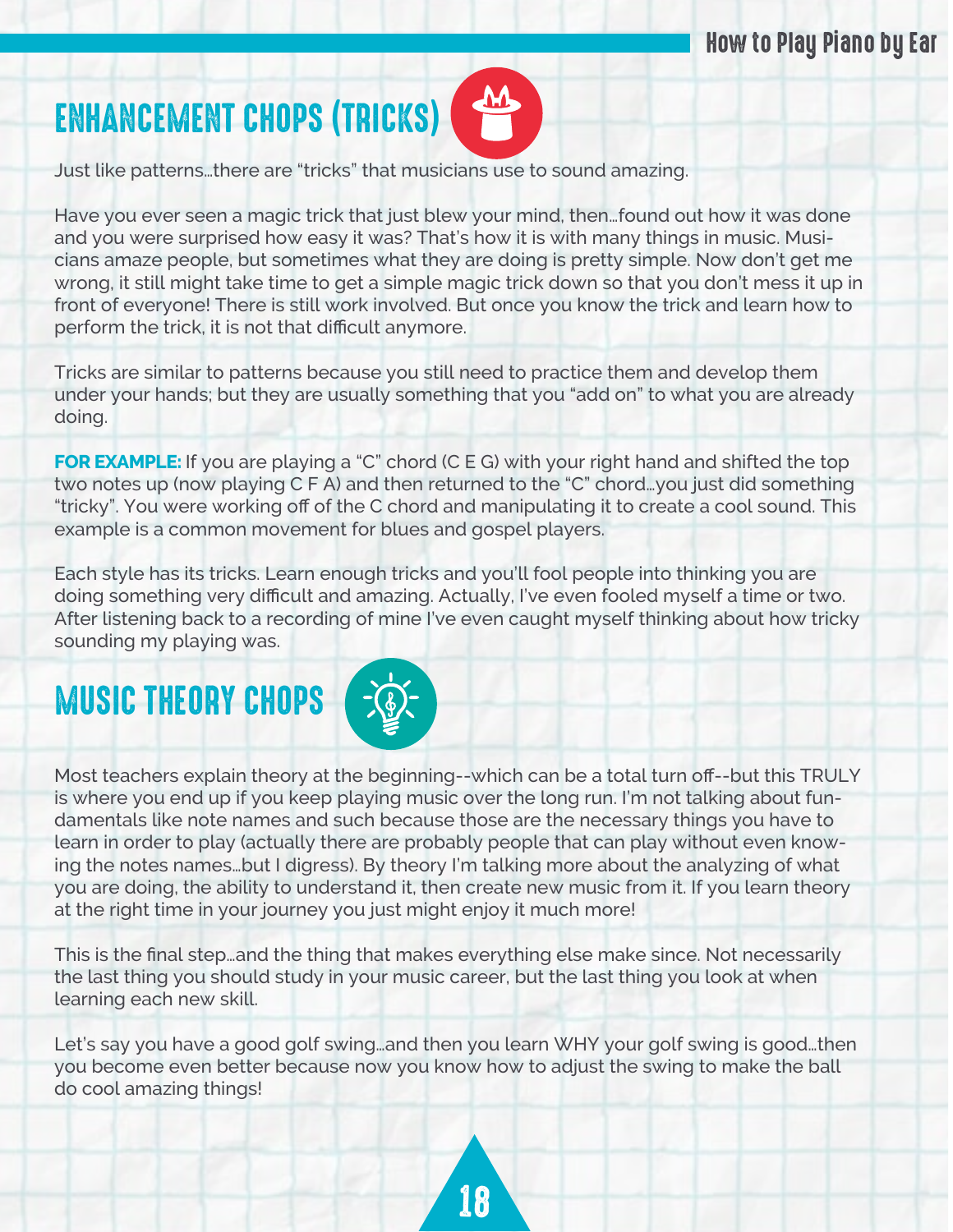At the beginning of your journey you might be satisfied with being able to play a major chord. If you find yourself asking, "What is this major chord made up of and how can I create others from that formula?" then you are doing theory.

**NOTE:** Music Theory can really be learned at any point. Some teach this successfully and have great results with beginners. My opinion is derived from teaching college for eight years and what I saw from my students. It is not a rule of thumb, just something I like to do.

## Success Tips

**ALL OF THE ABOVE** creates your ability to play by ear.

Again, you can only play from what you already know. If you hear something in a gospel style and you have experience playing gospel shapes and patterns, then chances are you'll be able to hear it and play it pretty quickly.

The more you develop all of these categories, the better ear player you will become.

#### **Out of Sight Out of Mind**

One thing that has also helped me on my many journeys is understanding what keeps me making progress. It is an old saying, but "out of sight out of mind" is very true. If you want to learn something, you can't box it up and put it in the attic. It takes too much energy to go up into the attic and bring it down every time you need to work on it.

If you want to lift weights, put them in plain sight. You'll see them all the time. It will remind you of your goals. If you want to learn the piano, place your piano or keyboard 'in the way' or where you walk by it all the time. You'll find yourself sitting down instead of passing by. Keep the music you are working on out on the stand, don't fold it up and tuck it away. When you sit down to play you'll look at it and practice.

We have to keep our goals obvious and in the open... or they will be forgotten.

For my kids school work we bought a white board and write down current things that they are working on. The white board stays by the kitchen table so that when we sit down we have no choice but to stare at it. Guess what happens? We start quizzing the kids on information.

Most things in life are not that difficult…we just don't put in the time needed to learn them

#### **Beating the Learning Curve**

*"Great things are not done by impulse, but by a series of small things brought together." –Vincent Van Gogh*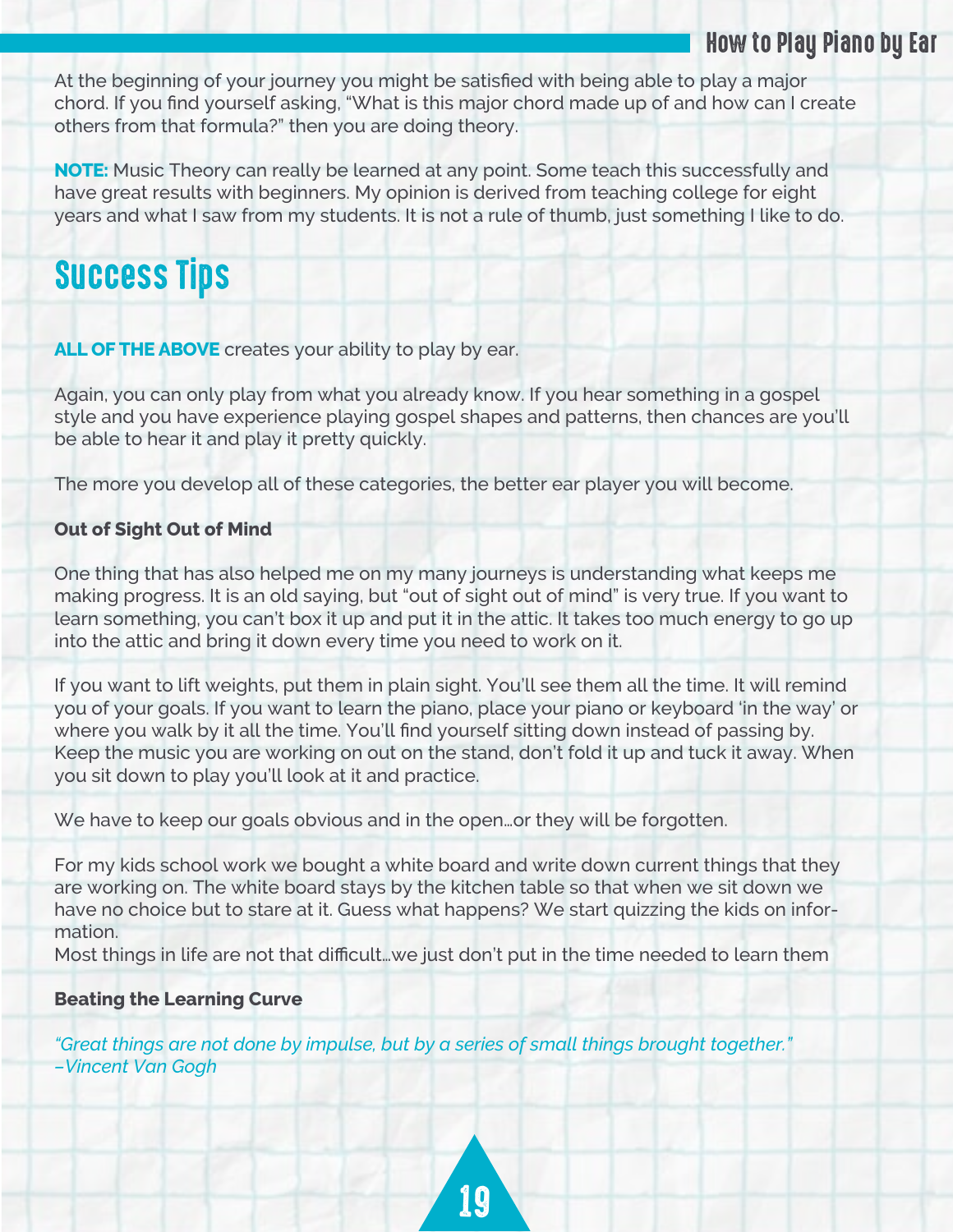Ok, fellow humans, let's be honest with each other for a moment. When the going gets tough, it's easier to just give in than to power through and finish. I grew up with an amazing example from my mom. She could do anything she wanted to (and still does)! I never realized how amazing that quality was until later in life. I remember one time where she was hired to create a magazine for our town. She agreed to do it. The problem was that she had never even used a computer program for graphic editing. It didn't stop her! She bought instruction books and got to work. Sure enough, she struggled and worked her tail off, and in the end had a completed magazine for the town.

She has always told her children, "Most people don't get past the learning curve". Over time I really started to understand what she meant. There is a part of every journey that is difficult. A part where you have to make the choice to keep going or just give up. I've found that in every part of my life I get to the point of the road where I can either quit or keep going. When I choose to keep going, that's when the magic happens.

Teaching piano at college for eight years I found this to be completely true for my students as well. The ones that could beat the learning curve always had success. I used the word "always" for a reason. If you don't ever give up, then it's impossible to fail.

Take it one learning curve at a time. The fundamental curve, the chord curve, charting curve, styles curve, patterns curve, tricks curve, and theory curve…and before you know it you will really be on your way! Truthfully, it doesn't become fun until you cross a few of the initial curves, so don't give up before it really gets interesting!

## Beat the Curve!!! YOU CAN DO IT!!!